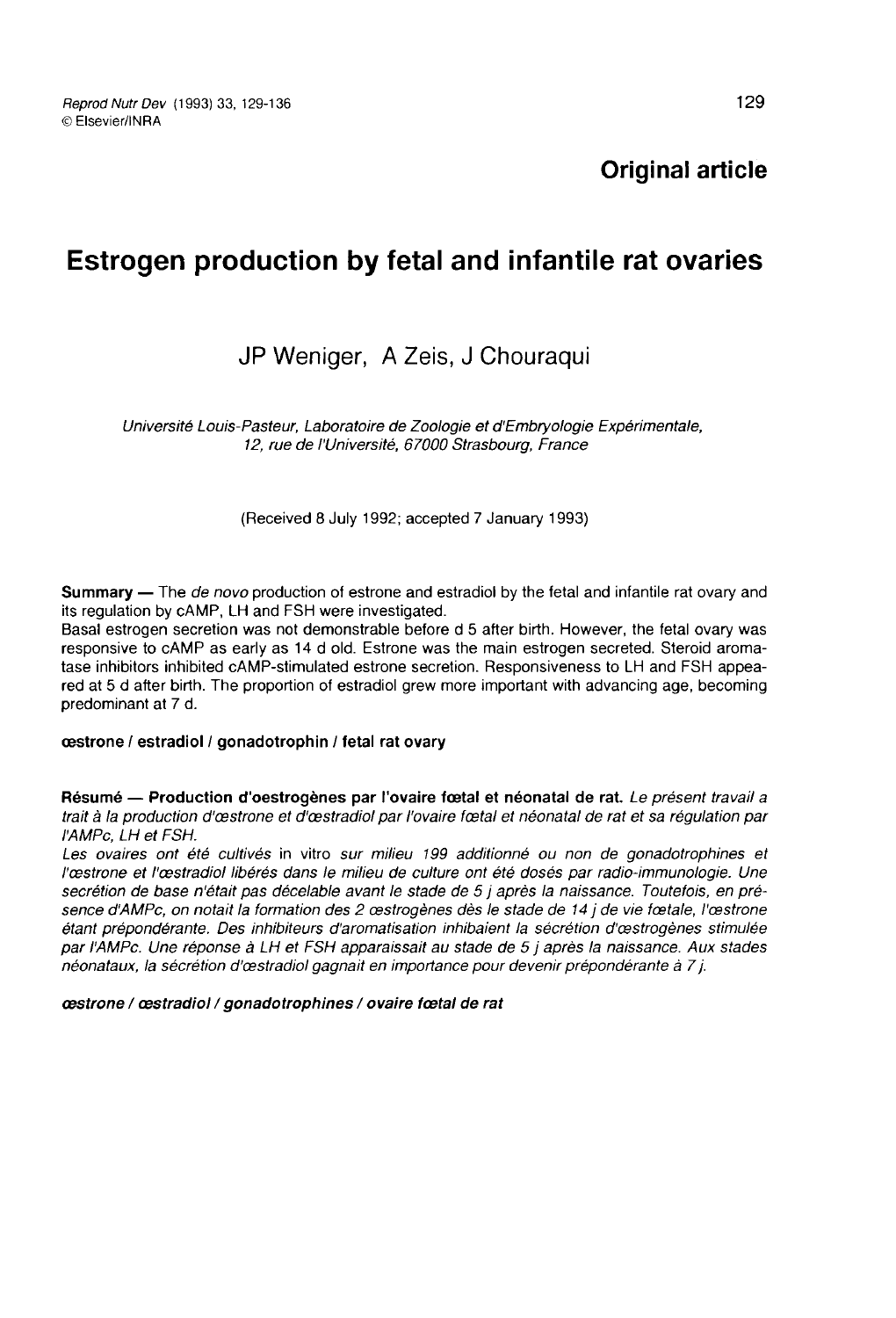#### INTRODUCTION

While castration experiments performed by Jost (1946-1947) in the rabbit fetus had shown that the testis controlled male sexual differentiation in mammals, there was no indication that the ovary played a comparable role in females. Therefore researchers including ourselves were not concerned when they were unable to identify estrogens after incubation of fetal human (Jungmann and Schweppe, 1968), bovine (Weniger et al, 1972) or rat ovaries concerned wnen they were unable to identify estrogens after incubation of fetal human (Jungmann and Schweppe, 1968), bovine (Weniger *et al.*, 1972) or rat ovaries (Schindler and Friedrich, 1975) with [<sup>14</sup>C]sodium acetate (Schindler and Friedrich, 1975) with comparation to be searchers included<br>concerned when the same after<br>tify estrogens after<br>hand (Jungmann bovine (Weniger<br>(Schindler and [<sup>14</sup>C]testosterone.<br>changed when Mi<br>[<sup>3</sup>H]testosterone after ation that the ovary played a<br>role in females. Therefore re-<br>cluding ourselves were not<br>hen they were unable to iden-<br>s after incubation of fetal hu-<br>nann and Schweppe, 1968),<br>iger *et al*, 1972) or rat ovaries<br>and Friedri changed when Milewich *et al* (1977), using tity estrogens a<br>man (Jungman<br>bovine (Weniger<br>(Schindler and<br>[<sup>14</sup>C]testosteron<br>changed when M<br>[<sup>3</sup>H]testosterone<br>of high specific<br>demonstrated th searchers including ourselves were not<br>concerned when they were unable to iden-<br>tify estrogens after incubation of fetal hu-<br>man (Jungmann and Schweppe, 1968),<br>bovine (Weniger *et al*, 1972) or rat ovaries<br>(Schindler and F of high specific activity as precursors, demonstrated the formation of radioactive estradiol and estrone by the ovary of the rabbit fetus. Studies in man (George and Wilson, 1978), guinea pig (Sholl and Goy, 1978) and mouse (Terada et al, 1984) confirmed the existence of aromatase activity in the fetal ovary of these species. demonstrated the restradiol and estron<br>rabbit fetus. Studies<br>Wilson, 1978), guine<br>1978) and mouse<br>confirmed the existe<br>tivity in the fetal ovar<br>In the rat fetus, c<br>presence of eith<br><sup>[3</sup>H]androsternone alm<br>estrone (Weniger d estrone by the ovary of the<br>Studies in man (George and<br>3), guinea pig (Sholl and Goy,<br>mouse (Terada *et al*, 1984)<br>e existence of aromatase ac-<br>tal ovary of these species.<br>fetus, ovaries cultured in the<br>of either [<sup>3</sup>H]

In the rat fetus, ovaries cultured in the presence of eith<br>[<sup>3</sup>H]androstenedione 1978) and mouse (Terada *et al.*, 1984)<br>confirmed the existence of aromatase ac-<br>tivity in the fetal ovary of these species.<br>In the rat fetus, ovaries cultured in the<br>presence of either [<sup>3</sup>H]testosterone,<br>[<sup>3</sup>H]androster epiandrosterone almost exclusively formed estrone (Weniger et al, 1984, 1985; Weniger and Zeis, 1985). However, after birth synthesis of estradiol increased in importance and by d 14 had supplanted that of estrone (Picon et al, 1985; Weniger and Zeis, 1986, 1987). Aromatase activity could be stimulated by cAMP in the fetal ovary as early as 17-d-old (Weniger and Zeis, 1988a, 1988b). Stimulation of aromatase activity by FSH was not noted in ovaries earlier than 2 d after birth (Weniger and Zeis, 1990). LH was without effect.

The aim of the present investigation was to study the *de novo* production of estrogens by the fetal and infantile rat ovary and its regulation by gonadotrophins.

#### MATERIALS AND METHODS

#### Animals

Rats of the Wistar strain were used. The day following the night of cohabitation was considered to be d 0 of gestation.

#### Organ culture

The ovaries were removed aseptically from 14 to 21-d-old fetuses and from 1- to 7-d-old infantile rats. They were cultured in vitro, with 1 ovary per culture dish, in 0.1 ml Medium 199 alone or with addition of various substances in a Nunc plastic Petri dish, either whole or cut into 2-5 thin pieces according to their size. The Petri dishes were placed in an airtight jar, gassed with 95%  $O_2$ -5%CO<sub>2</sub> and incubated at 37°C for various time intervals. To provide the best culture conditions, care was taken not to immerse the explants, so that their upper surface was exposed to the atmosphere. When the culture time was over, the Petri dishes were inspected for infection and condition of the explants. Infected media and media of necrotic explants were discarded. Healthy explants were rinsed with 1 ml water. The diluted culture media were kept at -20 °C until radioimmunoassay.

#### Radioimmunoassay

Direct radioimmunoassay of either estrone or estradiol was not possible. Extraction of the culture media with 2 x 2 ml of isooctane-ethyl acetate 7:3 was an obligatory step in the procedure. The dry extract was taken up in 1 ml of gelatincontaining phosphate-buffered saline (pH 7.4), which also served as the assay buffer. Twenty to 300-µl aliquots were used in the assay. The volume of the reaction mixture was 1 ml. tate 7:3 was an<br>The dry extract<br>containing phos<br>which also serv<br>to 300-μl aliquo<br>volume of the<br>[2,4,6,7-3H]5str<br>3H]17β-estradiol<br>Pont de Nem<br>estradiol antiser Driect Tationnininoassay of einter estrone or<br>estratediol was not possible. Extraction of the cul-<br>ture media with 2 x 2 ml of isocotane-ethyl ace-<br>tate 7:3 was an obligatory step in the procedure.<br>The dry extract was tak 3H]17B-estradiol (100 Ci/mmol) came from Du Pont de Nemours. Anti-estrone and antiestradiol antisera were gifts from Roussel-Uclaf Romainville); they were directed toward 7 carboxymethyloxime estrone-bovine serum albumin and 7-carboxymethyloxime estradiolbovine serum albumin, respectively, and used at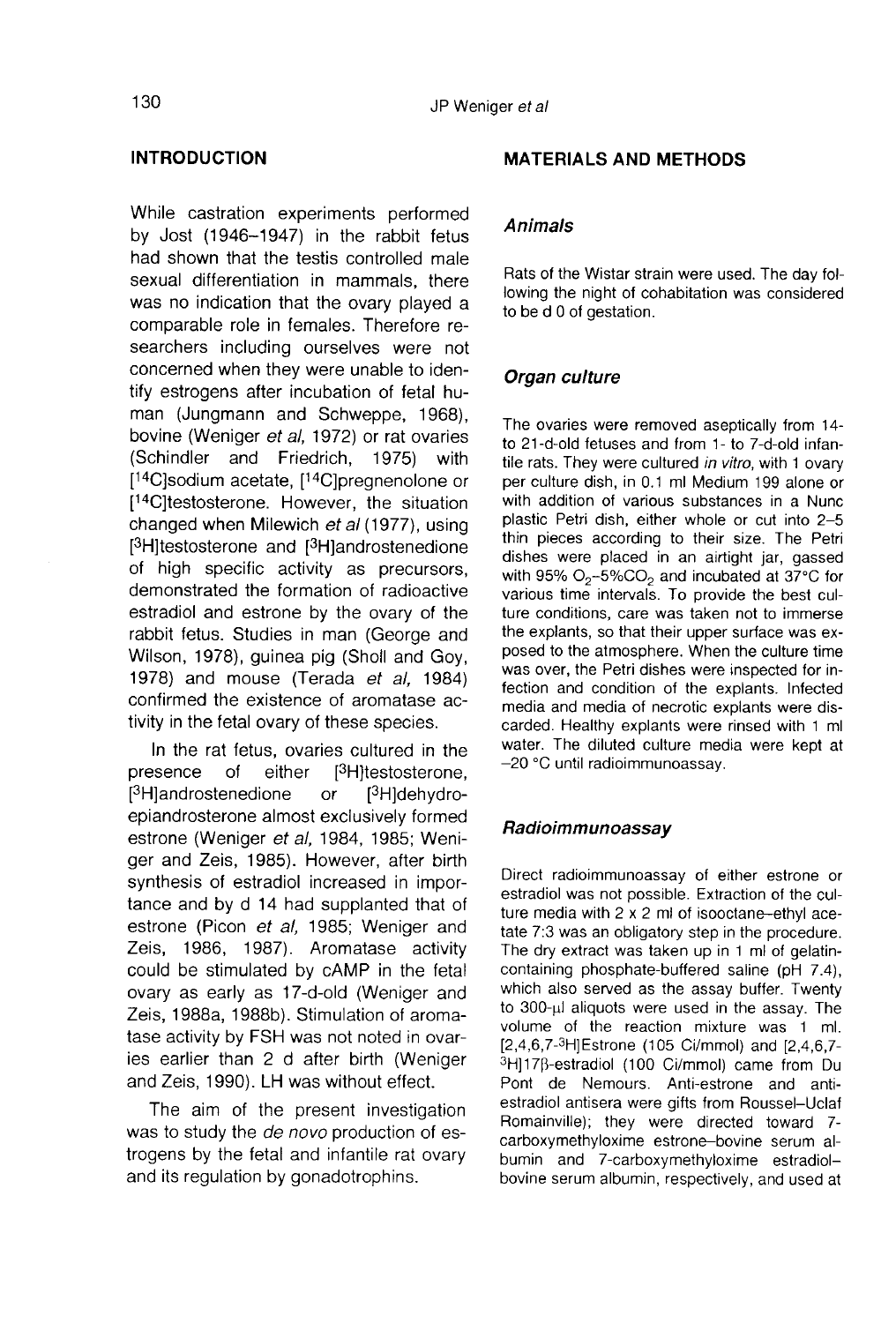a final working dilution of 1/450 000 and 1/ 500 000, respectively. Cross-reaction of the anti-estrone antiserum with estradiol was 1.9%, and that of the anti-estradiol antiserum with estrone was 0.7%. Standards ranged from 3-240 pg/tube. Free estrogen was absorbed on a charcoal-dextran mixture. Samples were assayed in duplicate. All samples of a series were run in the same assay to avoid interassay variations.

#### Substances tested

Bovine LH (NIH-LH-B9) and ovine FSH (Nl-ADDK-oFSH-17), gifts from the National Hormone and Pituitary Program (NIH, Bethesda), were used at a 10  $\mu$ g/ml concentration and (Bu)2 cAMP (Sigma) at a 0.25 mM concentration. 4-Hydroxyandrostenedione, a gift from Ciba-Geigy (Basel), and 1-methyl-1,4-androstadiene-3,17-dione, donated by Schering (Berlin), were used in the range of  $0.1-10 \mu M$ . In order to determine possible deleterious effects of these substances that might have escaped macroscopic observation, several explants exposed to the highest concentration, ie 10  $\mu$ M, were examined histologically.

#### Statistical analysis

Results are shown as means  $\pm$  SD, with *n* given in parentheses. Differences between group means were analyzed by 1-way analysis of variance, followed by the Tukey test or Newman-Keuls test if differences were significant. A P value of < 0.05 was considered significant. Regression analysis and Student's paired t-test were also employed (Zar, 1984). Data shown are representative of at least 2 experiments of the same kind.

#### RESULTS

#### Validation of estrone and estradiol radioimmunoassay

Total binding represented  $\approx$  50% of the radioactivity added. Non-specific binding was 3-4%. The sensitivity of the assay, defined as the amount of estrogen that lowers the initial binding by 5%, was  $1.4 \pm 0.7$  pg ( $n =$ 10) for estrone and 2.1  $\pm$  0.5 pg (n = 10) for estradiol. The accuracy of the assay was evaluated by determining the recovery of known amounts of estrogen added to the culture media before the extraction step and by the linearity test. The recoveries of 12, 24 and 48 pg estrone were, respectively,  $13.8 \pm 0.7$  (n = 5),  $26.7 \pm 2.6$  (n  $= 5$ ) and 44.2  $\pm$  3.8 ( $n = 4$ ) and of 12.5, 20 and 25 pg estradiol,  $13.0 \pm 1.4$  ( $n = 4$ ), 22.4  $\pm$  3.6 (n = 12) and 26.0  $\pm$  2.3 pg (n = 4), respectively. The differences between the theoretical and the determined values were evaluated by the paired-sample t-test and were found to be not significant. The linearity test for estrone, performed on 6 samples at 3 different volumes (20, 50 and 100  $\mu$ ), showed that the amount of estrone was proportional to the volume of extract  $(r = 0.9978)$ . The test of linearity for estradiol test was also conclusive (25, 50, 100 and 200  $\mu$ I;  $n = 10$ ,  $r = 0.9898$ ). The intraand inter-assay coefficients of variation were, respectively, 6.7% ( $n = 10$ ) and 8.5%  $(n = 10)$  for estrone and 7.3%  $(n = 10)$  and 10.5% ( $n = 10$ ) for estradiol. Net sample values were obtained after subtracting the extraction blank.

The cross-reactions of 1-methyl-1,4 androstadiene-3,17-dione and 4-hydroxyandrostenedione with the anti-estrone antiserum were determined to be 0.0010% and 0.0013%, respectively. At the concentrations used, the contribution of these substances in the estrone radioimmunoassay was negligible.

#### Effect of LH, FSH zand (Bu)<sub>2</sub> cAMP on estrogen secretion by the 21-d-old fetal rat ovary

In the pilot experiment, neither estrone nor estradiol were detectable in the culture me-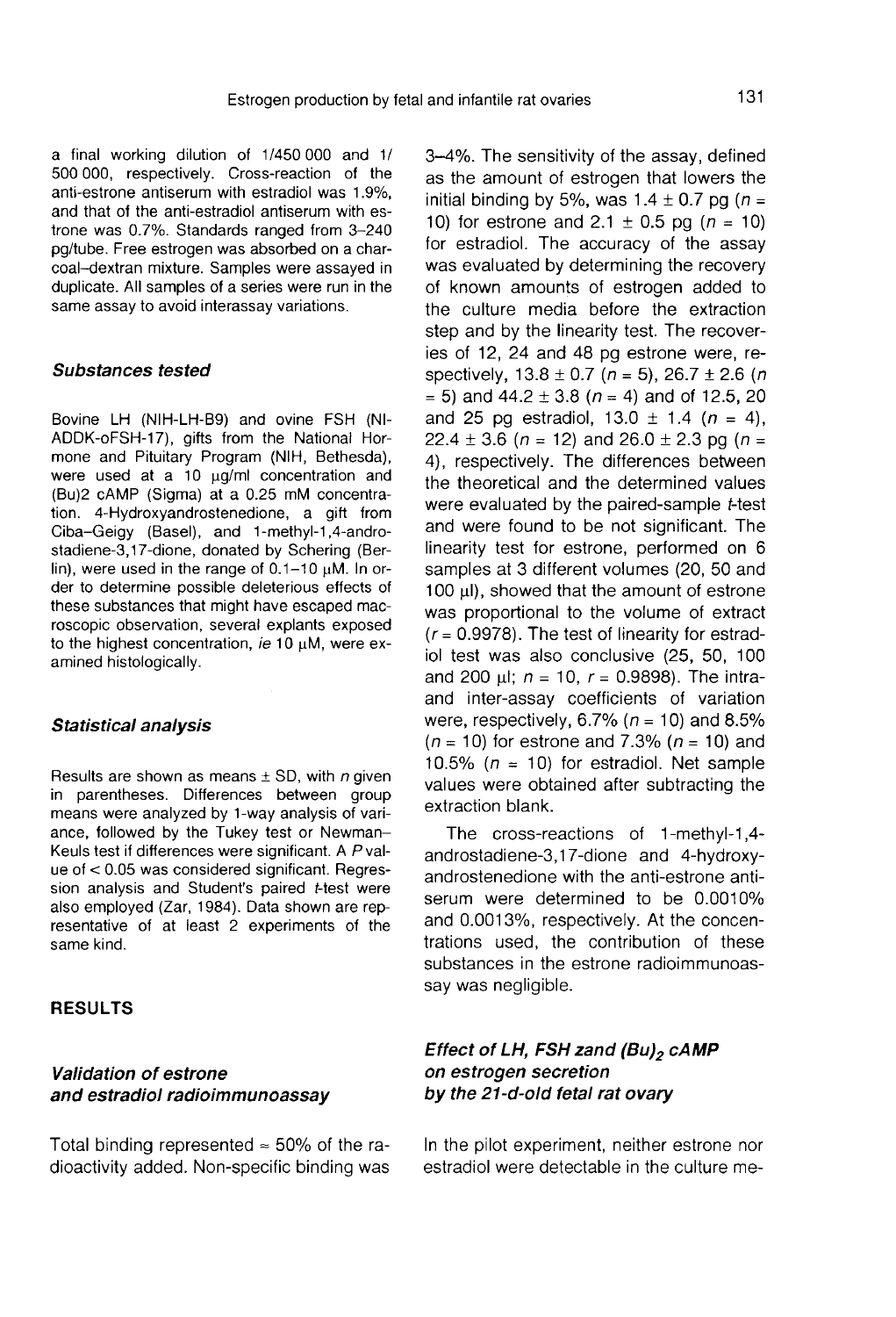**DO** 

dia of 21-d-old fetal rat ovaries cultured for 3 d in Medium 199 alone  $(n = 4)$  or with the addition of 10  $\mu$ g/ml LH (n = 4) or FSH  $(n = 4)$ . On the contrary, after culture in the presence of 0.25 mM (Bu)<sub>2</sub>cAMP for 3 d, dia of 21-d-old fetal rat ovaries cultured for<br>3 d in Medium 199 alone  $(n = 4)$  or with<br>the addition of 10  $\mu$ g/ml LH  $(n = 4)$  or FSH<br> $(n = 4)$ . On the contrary, after culture in the<br>presence of 0.25 mM (Bu)<sub>2</sub>cAMP for 3 d,<br> the quantity of estrone in the medium rose to 930  $\pm$  520 pg ( $n = 3$ ) and the quantity of estradiol to 120  $\pm$  60 pg. So when the ovary is taken from the fetus at 21 d, ie just before birth, and cultured for 3 d under cAMP stimulation, it secretes much more just before birth, and cultured for 3 d und<br>cAMP stimulation, it secretes much mo<br>estrone than estradiol 'E<sub>1</sub>/E<sub>2</sub> = 7.8 ± 0.5).<br>**Early responsiveness to (BU)<sub>2</sub>cAMP** 

# **Early responsiveness to (BU)<sub>2</sub>cAMP**<br>The fetal rat ovary responds to (Bu)<sub>2</sub>cAMP

as early as 14 d old, ie soon after morphological sexual differentiation of the gonadal primordia at 13.5 d (table I). cAMPstimulated estrogen secretion is highest at fetal age 17-18 d and lowest at the perinatal stages (fig 1).

#### Influence of culture time

Figure 2 shows total estrogen secretion of 17-d-old fetal rat ovaries cultured for 12, 24, 48 and 72 h in the presence of 0.25

Fig 1. Total estrogen secretion of 14- to 20-dold fetal (F) and 1- to 5-d-old infantile (I) rat ovarie during a 24-h culture period in the presence of 0.25 mM (Bu)<sub>2</sub>cAMP. Three to 4 determinations were made at each stage. Bars: SD.<br>
mM (Bu)<sub>2</sub>cAMP. Regression analysis sup-

ported the linearity hypothesis.

#### Onset of basal estrogen secretion and responsiveness to LH and FSH after birth

Neither estrone nor estradiol were detectable in the media of ovaries from 1-d-old ne-

Table I. Secretion of estrone and estradiol by fetal (F) and infantile (I) rat ovaries during a 24-h culture period in the presence of 0.25 mM  $(Bu)_{2}c$ AMP.

|  |  | F14d F15d F16d F17d F18d F19d F20d I1d I3d I5d<br>$(n = 4)$ $(n = 4)$ $(n = 4)$ $(n = 4)$ $(n = 4)$ $(n = 3)$ $(n = 8)$ $(n = 8)$ $(n = 4)$ $(n = 4)$                                                 |  |  |  |
|--|--|-------------------------------------------------------------------------------------------------------------------------------------------------------------------------------------------------------|--|--|--|
|  |  | Estrone 70±60 215±93 120± 9 730±81 683±124 373±32 134±47 111±59 229±37 533±101<br>Estradiol 42±46 79±25 66±30 86±17 46± 21 55±4 ND ND 52±24 255±108<br>$E_1/E_2$ 1.7 2.7 1.8 8.5 14.8 6.8 - - 4.4 2.1 |  |  |  |

Means (pg)  $\pm$  SD; ND: not detectable, at fetal stages 14 and 15 d, both ovaries of a fetus were cultured in the same dish; at all other stages, only 1 ovary was cultured per dish.

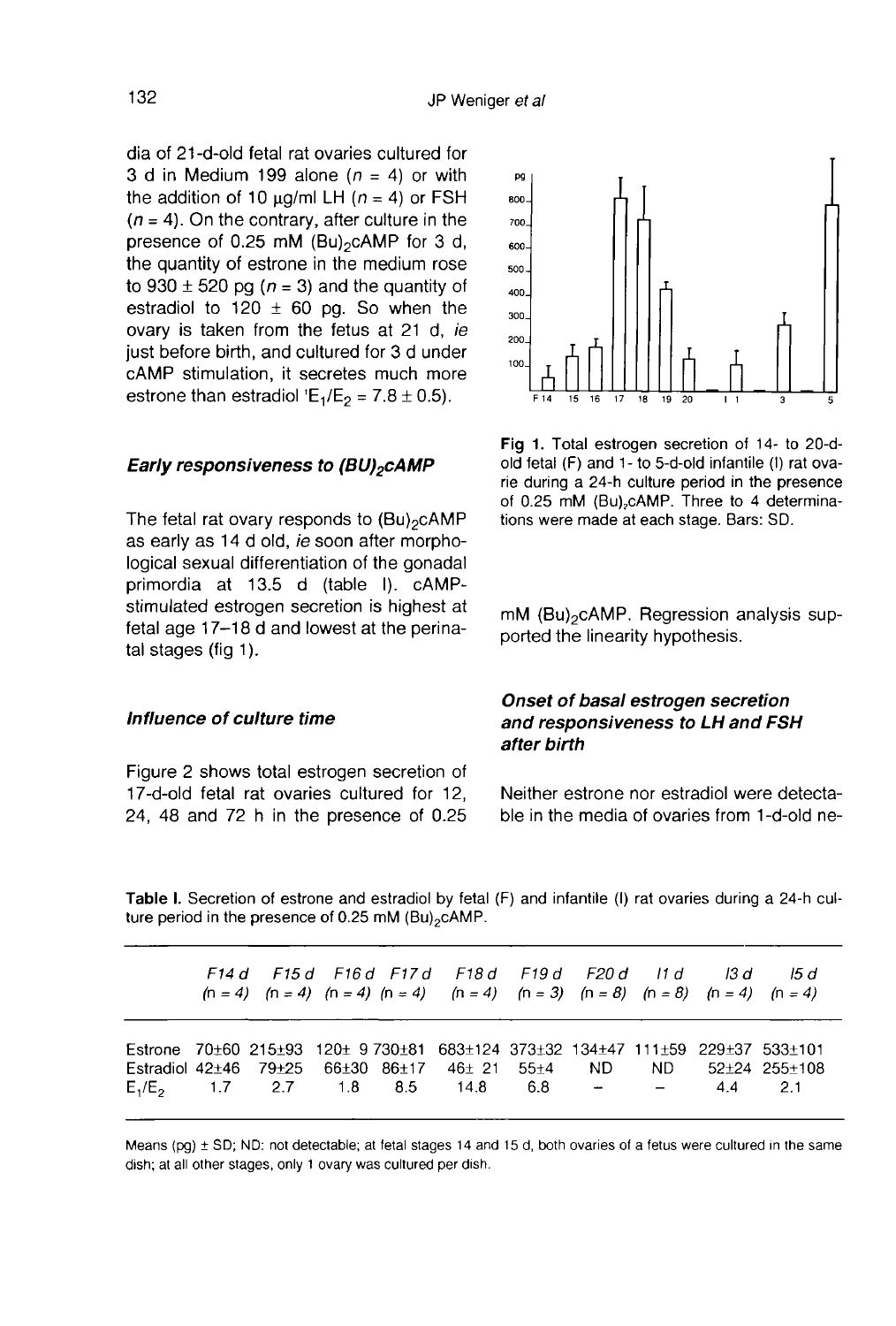

Fig 2. Time-course study of total estrogen secretion of 17-d-old fetal rat ovaries cultured in the presence of 0.25 mM (Bu)<sub>2</sub>cAMP.

onates cultured for 3 d in Medium 199 alone ( $n = 4$ ) or with the addition of 10  $\mu$ g/ ml LH  $(n = 4)$  or FSH  $(n = 4)$ . Ovaries from 3-d-old neonates gave the same result. Estrone and estradiol were first present in the media of 5-d-old infantile rat ovaries cultured for 24 h under basal conditions. LH and FSH greatly enhanced the release of estrogen (table II). Therefore basal estrogen secretion and responsiveness to LH and FSH appear in the rat ovary at the same time, ie at  $\approx$  5 d after birth. The secretion of estrone, which was still predominant at 5 d, drops behind that of estradiol at 7 d. A higher intracellular concentration of cAMP leading to a higher estrogen production seems to be brought about through LH or FSH rather than by passive penetra-<br>tion of  $(Bu)_{2}c$ AMP into the cell. at 7 d. A higher intracellular cof cAMP leading to a higher  $\epsilon$  duction seems to be brought a LH or FSH rather than by pass tion of  $(Bu)_2$ cAMP into the cell.

#### Effect of aromatase inhibitors

The presence in the culture medium of an **Effect of aromatase inhibitors**<br>The presence in the culture medium of an<br>aromatase inhibitor besides (Bu)<sub>2</sub>cAMP<br>resulted in a dose-related decrease in resulted in a dose-related decrease in estrone release as shown in figure 3. Explants exposed to the highest concentrations of inhibitor were found to be in a healthy condition. This experiment demonstrates the stimulatory action of cAMP upon aromatase.

#### **DISCUSSION**

The *de novo* production of estrogens by the fetal ovary has already been investigated in several mammalian species. The fetal sheep ovary secretes large amounts of

|               |                                   |                                     | LΗ                                     | <b>FSH</b>                             | $(Bu)_{2}$ CAMP                       |  |
|---------------|-----------------------------------|-------------------------------------|----------------------------------------|----------------------------------------|---------------------------------------|--|
| 5 d $(n = 4)$ | $\mathsf{E}_1$<br>E2<br>$E_1/E_2$ | $77 \pm 78$<br>$28 \pm 22$<br>2.8   | $535 \pm 44$<br>$210 \pm 63$<br>2.5    | $900 \pm 23$<br>$550 \pm 165$<br>1.6   | $533 \pm 101$<br>$255 \pm 108$<br>2.1 |  |
| 7 d $(n = 5)$ | $E_1$<br>E2<br>$E_1/E_2$          | $176 \pm 38$<br>$480 \pm 98$<br>0.4 | $462 \pm 232$<br>$1388 \pm 654$<br>0.3 | $356 \pm 130$<br>$1242 \pm 461$<br>0.3 | $276 \pm 53$<br>$630 \pm 148$<br>0.4  |  |

Table II. Secretion of estrone and estradiol by 5- and 7-d-old infantile rat ovaries cultured for 24 h under basal conditions or in the presence of LH (10  $\mu$ g/ml), FSH (10  $\mu$ g/ml) or (Bu)<sub>2</sub>cAMP (0.25 mM).

Means  $(pg) \pm SD$ .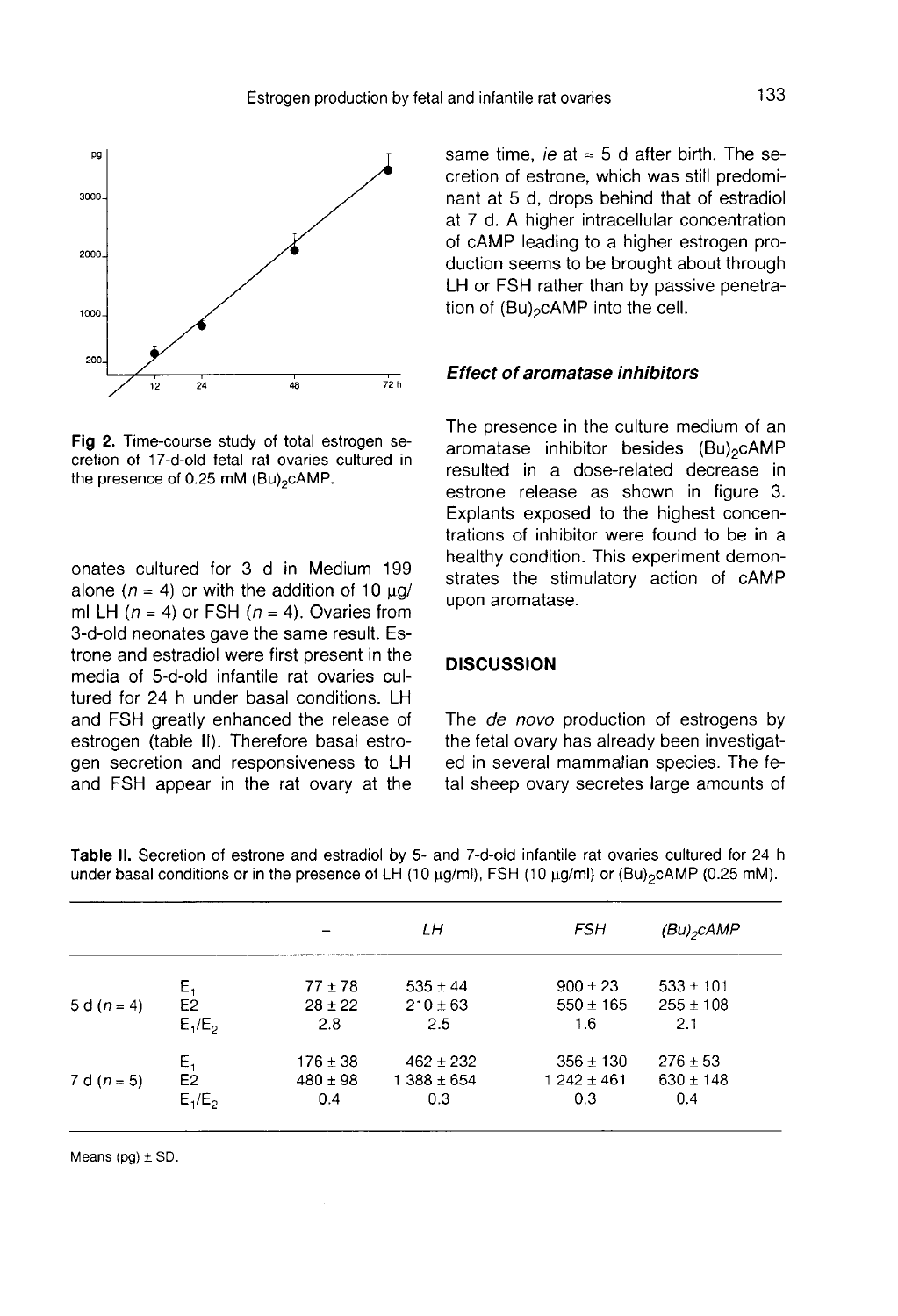

Fig 3. Inhibition of  $(Bu)_{2}$ cAMP-stimulated (0.25 mM) estrone secretion of 19-d-old fetal rat ovaries cultured for 24 h in the presence of 0.1-10 µM 4-hydroxyandrostenedione or for 48 h in the  $0.1 - 10$ μM  $1$ -methyl-1,4presence of androstadiene-3,17-dione. Each point represents the mean of 4 determinations. Bars: SD.

estradiol in culture around the time of sexual differentiation (d 31). This capacity is<br>lost at  $\approx$  62 d (Mauléon *et al.*, 1977). A similar transient phase during which the ovary secretes estradiol also exists in the bovine fetus. It corresponds to the stage of 5-8 cm crown-rump length. LH and testosterone increased estradiol secretion 3- and 4-fold, respectively (Shemesh, 1980). In the rabbit fetus, ovaries as early as 16-dold secrete estradiol in culture (George and Wilson, 1980).

In the rat fetus, estradiol secretion by the ovary could not be detected unless old secrete estradiol in culture (George<br>and Wilson, 1980).<br>In the rat fetus, estradiol secretion by<br>the ovary could not be detected unless<br>(Bu)<sub>2</sub>cAMP was added to the culture medi-<br>um (Benhaïm *et al*, 1983). This has be um (Benhaïm et al, 1983). This has been confirmed in the present study. Under cAMP stimulation, estrogen production occurs in the ovary as early as fetal age 14 d. During the whole fetal period, the main estrogen secreted is estrone, ie the weaker estrogen. It is only at the end of the first week after birth that estrone is supplanted by estradiol, the main estrogen in adult life. It should be noted that cAMP-stimulated fetal ovarian aromatase activity is inhibited by anti-Müllerian hormone (Vigier et al, 1989; Di Clemente et al, 1992).

Basal estrogen secretion and responsiveness to LH and FSH appear in the rat ovary at  $\approx$  5 d after birth, which is also the time of the appearance of LH and FSH receptors (Peluso et al, 1976; Smith White and Ojeda, Sokka and Huhtaniemi, 1990). LH may enhance the availability of androgen precursor, while FSH may stimulate aromatase activity. When aromatase activity was measured by the conversion of 19 hydroxyandrostenedione into estrone and estradiol, a stimulating effect of FSH but not of LH was demonstrated (Weniger and Zeis, 1990).

The notion of basal estrogen secretion may be misleading. What we term basal secretion has probably been elicited by endogenous LH and FSH (Ojeda and Ramirez, 1972) after appearance of their receptors. This is supported by the fact that estrogen was present in media of 5 d-old ovaries cultured for 24 h in the absence of ganodotrophin, and not in media of 3-d-old ovaries cultured for 3 d. Steroidogenesis in the ovary cannot begin before cholesterol side-chain cleavage activity has been initiated by LH (Rouiller et al, 1990). So the sequence of events leading to estrogen secretion by the rat ovary may be the following: secretion of LH and FSH from fetal stages (Chowdhury and Steinberger, 1976), appearance of LH and FSH receptors in the ovary at  $\approx$  5 d after birth, induction or activation of the cholesterol side-chain cleavage enzyme, and autonomous or FSH-stimulated aromatization of androgen precursor. However, this scheme may not be applicable to other species in which estrogen is secreted during fetal life.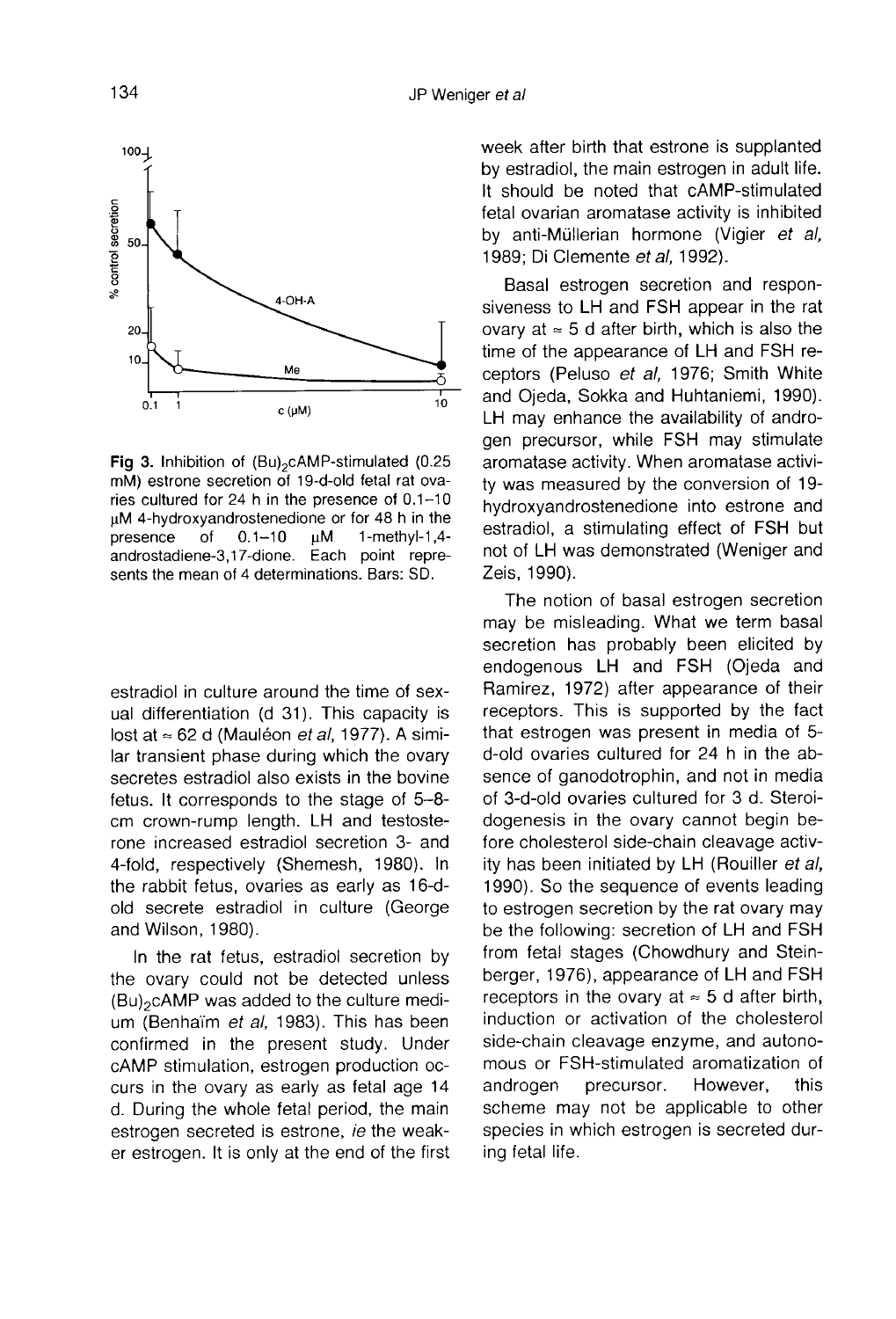#### **REFERENCES**

- Benhaim A, Gangnerau MN, Picon R (1983) Secrétion in vitro d'estradiol-178 par les gonades de foetus femelles de rat en présence<br>de différents précurseurs et de dibutyryl o haim A, Gangnerau MN, Picon R (1983) Sécrétion *in vitro* d'estradiol-17β par les gonades de foetus femelles de rat en présence<br>de différents précurseurs et de dibutyryl<br>AMP C. CR Acad Sci (Paris) 297 (III), 247-250
- Chowdhury M, Steinberger E (1976) Pituitary and plasma levels of gonadotrophins in foetal and newborn male and female rats. J Endocrinol 69, 381-384
- Di Clemente N, Ghaffari S, Pepinsky RB, Pieau C, Josso N, Cate RL, Vigier B (1992) A quantitative and interspecific test for biological activity of anti-Mullerian hormone: the fetal ovary aromatase assay. Development 114, 721-727
- George FW, Wilson JD (1978) Conversion of androgen to estrogen by the human fetal ovary. J Clin Endocrinol Metab 47, 550-555
- George FW, Wilson JD (1980) Endocrine differentiation of the fetal rabbit ovary in culture. Nature (Lond) 283, 861-863
- Jost A (1946-1947) Recherches sur la différenciation sexuelle de I'embryon de lapin. III. Rôle des gonades fœtales dans la différenciation sexuelle somatique. Arch Anat Microsc Morphol Exp 36, 271-315
- Jungmann RA, Schweppe JS (1968) Biosynthesis of sterols and steroids from acetate-[14C] by human fetal ovaries. J Clin Endocrinol 28, 1599-1604
- Mauléon P, Bézard J, Terqui M (1977) Very early and transient  $17\beta$ -estradiol secretion by fetal sheep ovary. In vitro study. Annales Biol Anim Biochim Biophys 17, 399-401
- Milewich L, George FW, Wilson JD (1977) Estrogen formation by the ovary of the rabbit embryo. Endocrinology 100, 187-196
- Ojeda SR, Ramirez VD (1972) Plasma level of LH and FSH in maturing rats: response to hemigonadectomy. Endocrinology 90, 466- 472
- Peluso JJ, Steger RW, Hafez ESE (1976) Development of gonadotropin-binding sites in the immature rat ovary. J Reprod Fertil 47, 55-58
- Picon R, Pelloux MC, Benhaim A, Gloaguen F (1985) Conversion of androgen to estrogen by the rat fetal and neonatal female gonad: effects of dcAMP and FSH. J Steroid Biochem 23, 995-1000
- Rouiller Y, Gangnerau MN, Vayssiere JL, Picon R (1990) Cholesterol side-chain cleavage activity in rat fetal gonads: a limiting step for ovarian steroidogenesis. Mol Cell Endocrinol 72, 111-120
- Schindler AE, Friedrich E (1975) Steroid metabolism of foetal tissues. I. Metabolism of preg-<br>nenolone-4-[<sup>14</sup>C] by human foetal ovaries. 72, 111-120<br>nindler AE, Friedrich E (1975) Steroid metab-<br>olism of foetal tissues. I. Metabolism of preg-<br>nenolone-4-[<sup>14</sup>C] by human foetal ovaries.<br>*Endokrinologie* 65, 72-79 Endokrinologie 65, 72-79
- Shemesh M (1980) Estradiol-178 biosynthesis by the early bovine fetal ovary during the active and refractory phases. Biol Reprod 23, 577-582
- Sholl SA, Goy RW (1978) Androgen and estrogen synthesis in the fetal guinea pig gonad. Biol Reprod 18, 160-169
- Smith White S, Ojeda SR (1981) Changes in ovarian luteinizing hormone and folliclestimulating hormone receptor content and in gonadotropin-induced ornithine decarboxylase activity during prepubertal and pubertal development of the female rat. Endocrinology 109, 152-161
- Sokka T, Huhtaniemi I (1990) Ontogeny of gona-<br>dotropin receptors and ganadotropindotropin receptors and ganadotropin-stimulated cyclic AMP production in the neonatal rat ovary. J Endocrinol 127, 297-303
- Terada N, Kuroda H, Namiki M, Kitamura Y, Matsumoto K (1984) Augmentation of aromatase activity by FSH in ovaries of fetal and neonatal mice in organ culture. J Steroid Biochem 20, 741-745
- Vigier B, Forest MG, Eychenne B, B6zard J, Garrigou 0, Robel P, Josso N (1989) Anti-Müllerian hormone produces endocrine sexreversal of fetal ovaries. Proc Natl Acad Sci USA 86, 3684-3688
- Weniger JP, Chouraqui J, Zeis A (1972) Sur l'activité sécrétoire de l'ovaire embryonnaire de mammifère. Ann Endocrinol (Paris) 33, 243-250
- Weniger JP, Chouraqui J, Zeis A (1984) Conversion of testosterone and progesterone to oestrone by the ovary of the rat embryo in organ culture. J Steroid Biochem 21, 347-349
- Weniger JP, Chouraqui J, Zeis A (1985) Steroid conversions by the 19-day old foetal rat ovary in organ culture. Hoppe-Seylers Biol Chem 366, 555-559
- Weniger JP, Zeis A (1985) Comparaison du metabolisme des steroides par les testicules et